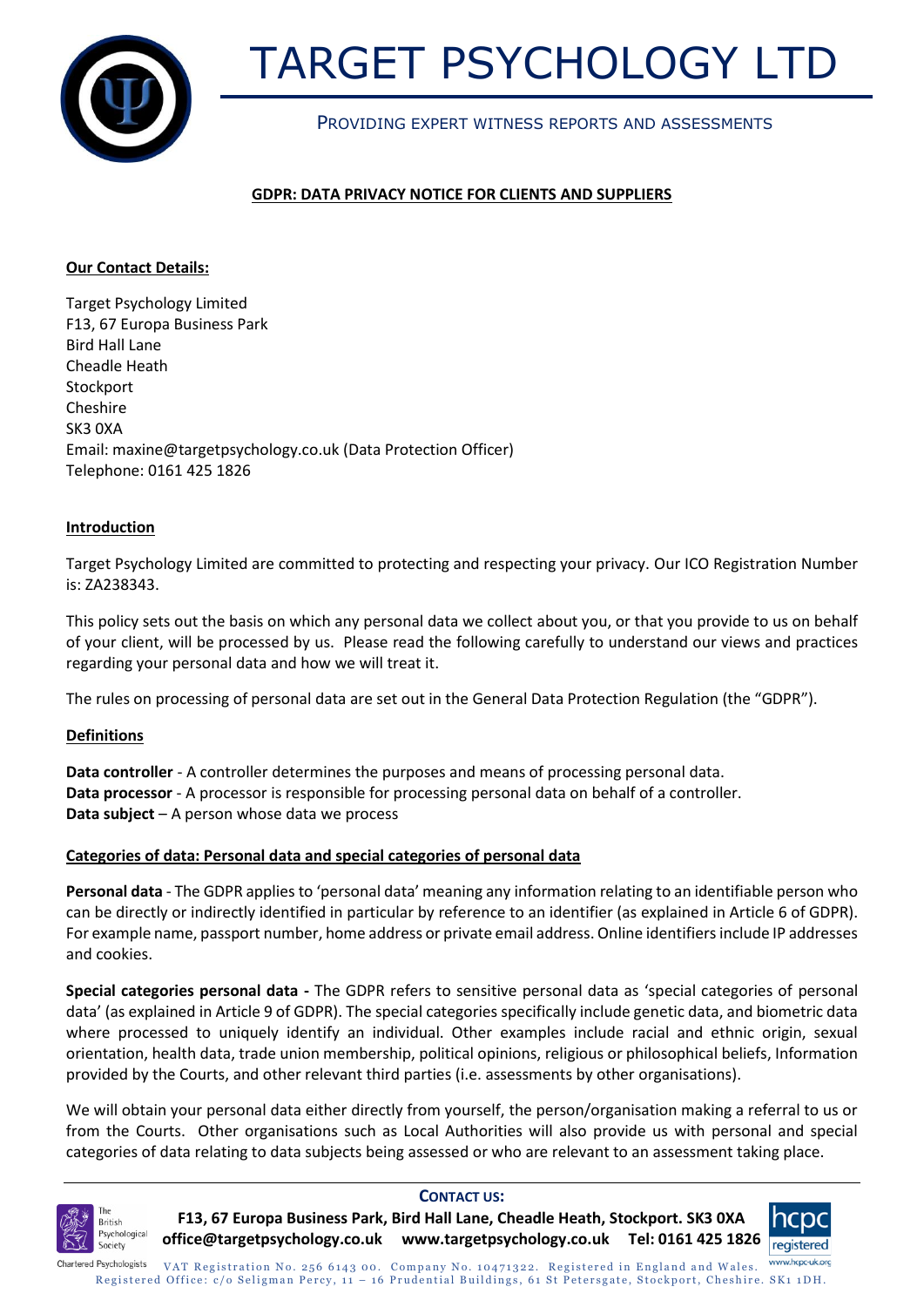**Processing -** means any operation or set of operations which is performed on personal data or on sets of personal data, whether or not by automated means, such as collection, recording, organisation, structuring, storage, adaptation or alteration, retrieval, consultation, use, disclosure by transmission, dissemination or otherwise making available, alignment or combination, restriction, erasure or destruction.

**Third party** - means a natural or legal person, public authority, agency or body other than the data subject, controller, processor and persons who, under the direct authority of the controller or processor, are authorised to process personal data.

# **Who are we?**

Maxine Taylor of Target Psychology Limited is the Data Protection Officer. Under the authority of Maxine Taylor, Target Psychology Limited decide how your personal data is processed and for what purposes. Our contact details are: Target Psychology Limited, F13 67 Europa Business Park, Bird Hall Lane, Cheadle Heath, Stockport. SK3 0XA. For all data matters contact Maxine Taylor a[t maxine@targetpsychology.co.uk](mailto:maxine@targetpsychology.co.uk) or telephone 0161 425 1826.

# **The purpose(s) of processing your personal data**

We use your personal data for the following purposes:

**With your Consent** – where you have given your consent for us to use your data for a specific purpose, for instance in order to undertake an assessment of you/your client.

**Performance of a Contract** – processing is necessary due to the fulfilment of a contract.

**Legal Obligation** – processing is necessary in order to comply with the law (i.e. a Court Order for us to undertake an assessment requires the processing of the personal data or relevant individuals).

**Vital Interests** – when processing your/your client's data is necessary to protect the vital interests of you/your client, or another person.

**Public Interest -** Processing is necessary for the performance of a task carried out in the public interest or in the exercise of official authority vested in the controller.

**Legitimate Interests** - Necessary for the purposes of legitimate interests pursued by the controller or a third party, except where such interests are overridden by the interests, rights or freedoms of the data subject.

# **The personal data we process (why we process it, where it comes from and the legal basis for doing so)**

# **Legal cases**

We process the personal data of individuals who are obtaining legal advice or are engaged in a legal dispute, and also the personal data of witnesses and others with links to the issues in the case.

The personal data are generally provided by the person instructing us to undertake an assessment, who is normally a Solicitor or Local Authority Employee (i.e. Social Worker).

We process the data because it is in our **legitimate interests**to do so in the role of providing Expert Witness reports and assessments. We need to see and analyse documents containing this information in order to provide our expert advice. In cases where there is a Court Order, ordering that we undertake an assessment, we have a **legal obligation** to process relevant data in order to comply with the Court Order

In relation to any special category personal data, such as health records or information concerning, race, ethnic origin, or sex is, we rely on the **legal claims basis** for processing this data, in addition to our legitimate interest.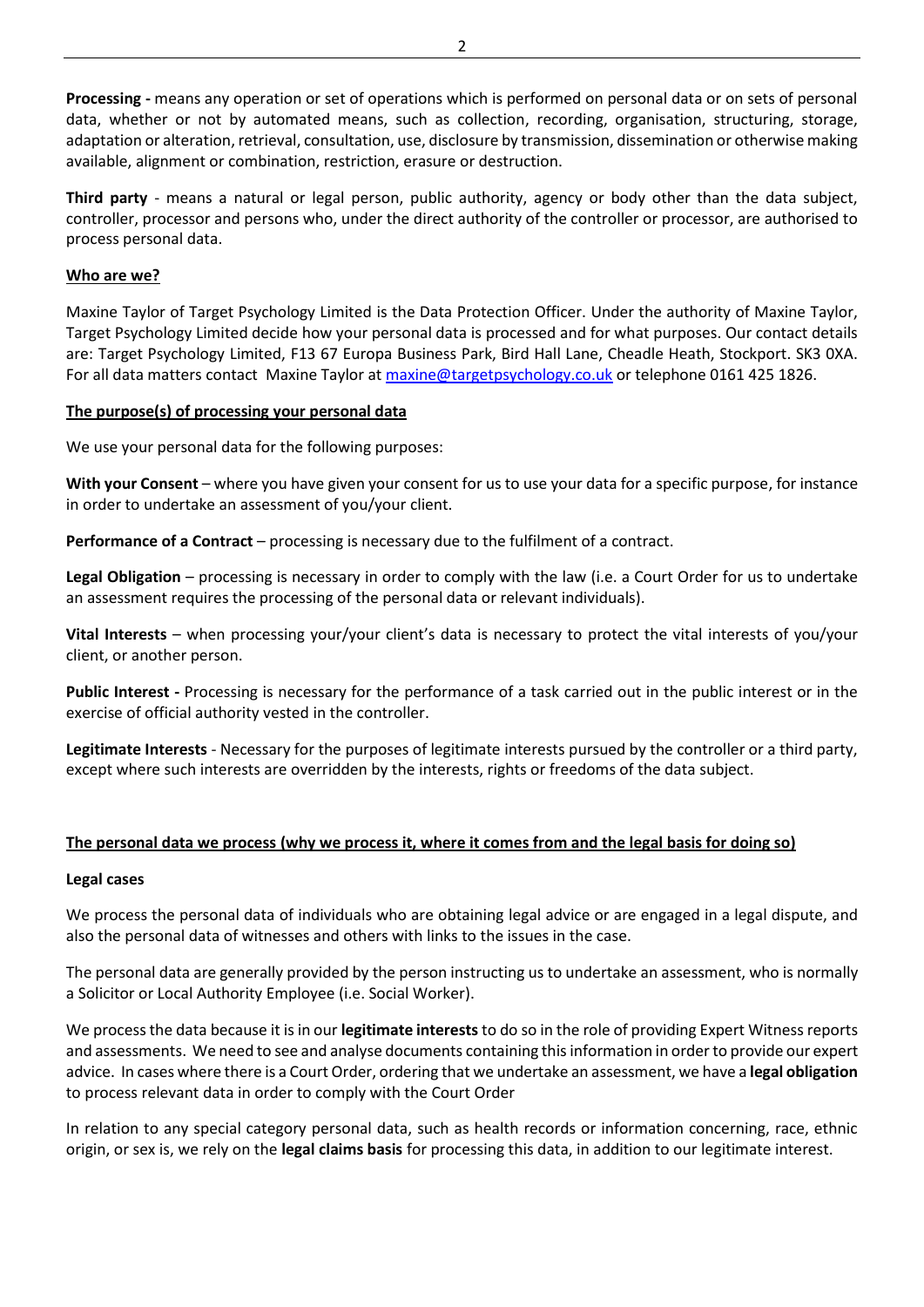# **Other personal data**

We also process personal data pursuant to our **legitimate interests/performance of a contract** in running our business such as:

- Invoices and receipts
- Accounts, VAT and tax returns
- Insurance policies and related documents
- Business to business marketing

As an employer, we process personal data relating to our employees. This information includes:

- Names, addresses, contact details, Emergency contact details
- Pay and bank details, pay slips;
- CV's Employment Contracts, References, Appraisals;
- Health information

# **The categories of personal data concerned**

With reference to the categories of personal data described in the definitions section, we process the following categories of data:

- $\Box$  Personal data information which identifies you/your client/your company
- $\Box$  Special categories of data which may include:
	- o racial or ethnic origin.
	- o political opinions.
	- o religious or philosophical beliefs.
	- o trade-union membership.
	- o health or sex life.
	- o unique identity of a person by processing biometric or genetic data.
	- o Criminal activities

# **What is our legal basis for processing personal data?**

#### **a) Personal data (article 6 of GDPR)**

#### **Our lawful basis for processing your general personal data:**

|                                                                                                                                     | <b>EXAMPLE</b>                                                                                                                                                                                                         |
|-------------------------------------------------------------------------------------------------------------------------------------|------------------------------------------------------------------------------------------------------------------------------------------------------------------------------------------------------------------------|
| $\Box$ Consent of the data subject;                                                                                                 | Expressed or Implied by you (i.e. by taking part in<br>an assessment).                                                                                                                                                 |
| $\Box$ Processing necessary for the performance of a<br>contract with the data subject or to take steps to<br>enter into a contract | A Letter of Instruction from a Third Party                                                                                                                                                                             |
| $\Box$ Processing necessary for compliance with a<br>legal obligation                                                               | Court Order. By consenting to an assessment<br>ordered by the Court, you agree to comply with<br>the court order and provide all information as<br>ordered by the court which will then be used in<br>this assessment. |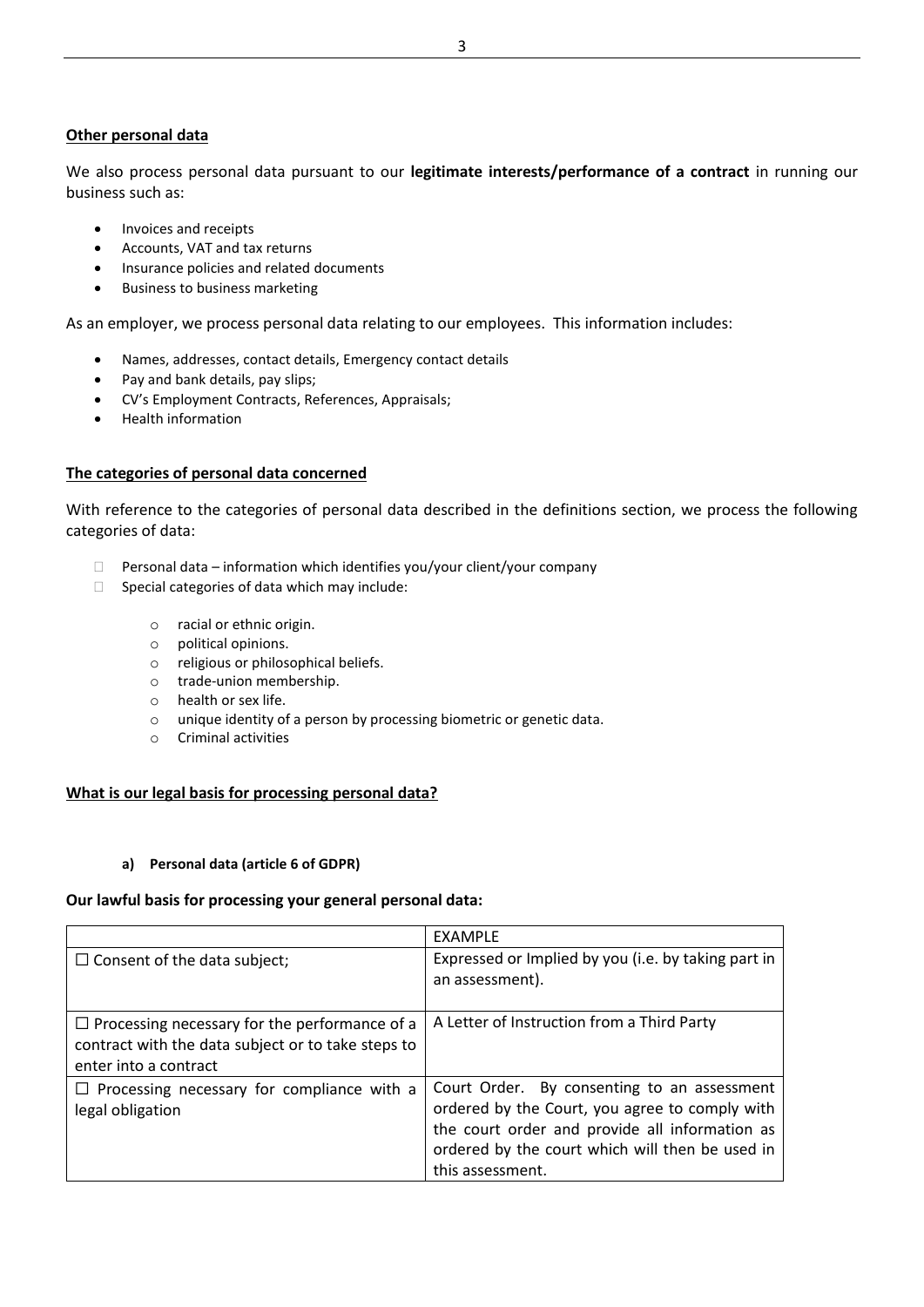| $\Box$ Processing necessary to protect the vital<br>interests of a data subject or another person                                                                                                                                               | Where, for instance, a client lacks capacity to give<br>consent and processing their data is necessary to<br>protect their vital interests or the interests of<br>another person (i.e. a child). |
|-------------------------------------------------------------------------------------------------------------------------------------------------------------------------------------------------------------------------------------------------|--------------------------------------------------------------------------------------------------------------------------------------------------------------------------------------------------|
| $\Box$ Processing necessary for the performance of a<br>task carried out in the public interest or in the<br>exercise of official authority vested in the<br>controller                                                                         | A Letter of Instruction or Court Order                                                                                                                                                           |
| $\Box$ Processing necessary for the purposes of the<br>legitimate interests of the data controller or a<br>third party, except where such interests are<br>overridden by the interests or fundamental rights<br>or freedoms of the data subject | A Letter of Instruction or Court Order                                                                                                                                                           |

# **b) Special categories of personal data (article 9 of GDPR)**

# **Our lawful basis for processing your/your client's special categories of data:**

|                                                                                                                                                                                                                                                                                                                                                                                     | <b>EXAMPLE</b>                                                                                                                                                                                   |
|-------------------------------------------------------------------------------------------------------------------------------------------------------------------------------------------------------------------------------------------------------------------------------------------------------------------------------------------------------------------------------------|--------------------------------------------------------------------------------------------------------------------------------------------------------------------------------------------------|
| $\Box$ Explicit consent of the data subject                                                                                                                                                                                                                                                                                                                                         | Express or Implied (i.e. by taking part in an<br>assessment).                                                                                                                                    |
| $\Box$<br>necessary for carrying<br>Processing<br>out<br>obligations under employment, social security or<br>social protection law, or a collective agreement                                                                                                                                                                                                                       | <b>Accounting/HMRC Regulations</b>                                                                                                                                                               |
| $\Box$ Processing necessary to protect the vital<br>interests of a data subject or another individual<br>where the data subject is physically or legally<br>incapable of giving consent                                                                                                                                                                                             | Where, for instance, a client lacks capacity to give<br>consent and processing their data is necessary to<br>protect their vital interests or the interests of<br>another person (i.e. a child). |
| $\Box$ Processing necessary for the establishment,<br>exercise or defence of legal claims or where<br>courts are acting in their judicial capacity                                                                                                                                                                                                                                  | Court Order/Letter of Instruction                                                                                                                                                                |
| $\Box$ Processing necessary for reasons of substantial<br>public interest on the basis of EU or Member<br>State law                                                                                                                                                                                                                                                                 | Letter of Instruction                                                                                                                                                                            |
| of<br>П<br>Processing<br>necessary for<br>reasons<br>preventative or occupational medicine, for<br>assessing the working capacity of an employee,<br>medical diagnosis, the provision of health or<br>social care or treatment or management of health<br>or social care systems and services on the basis of<br>EU or Member State law or a contract with a<br>health professional | Letter of Instruction/Court Order                                                                                                                                                                |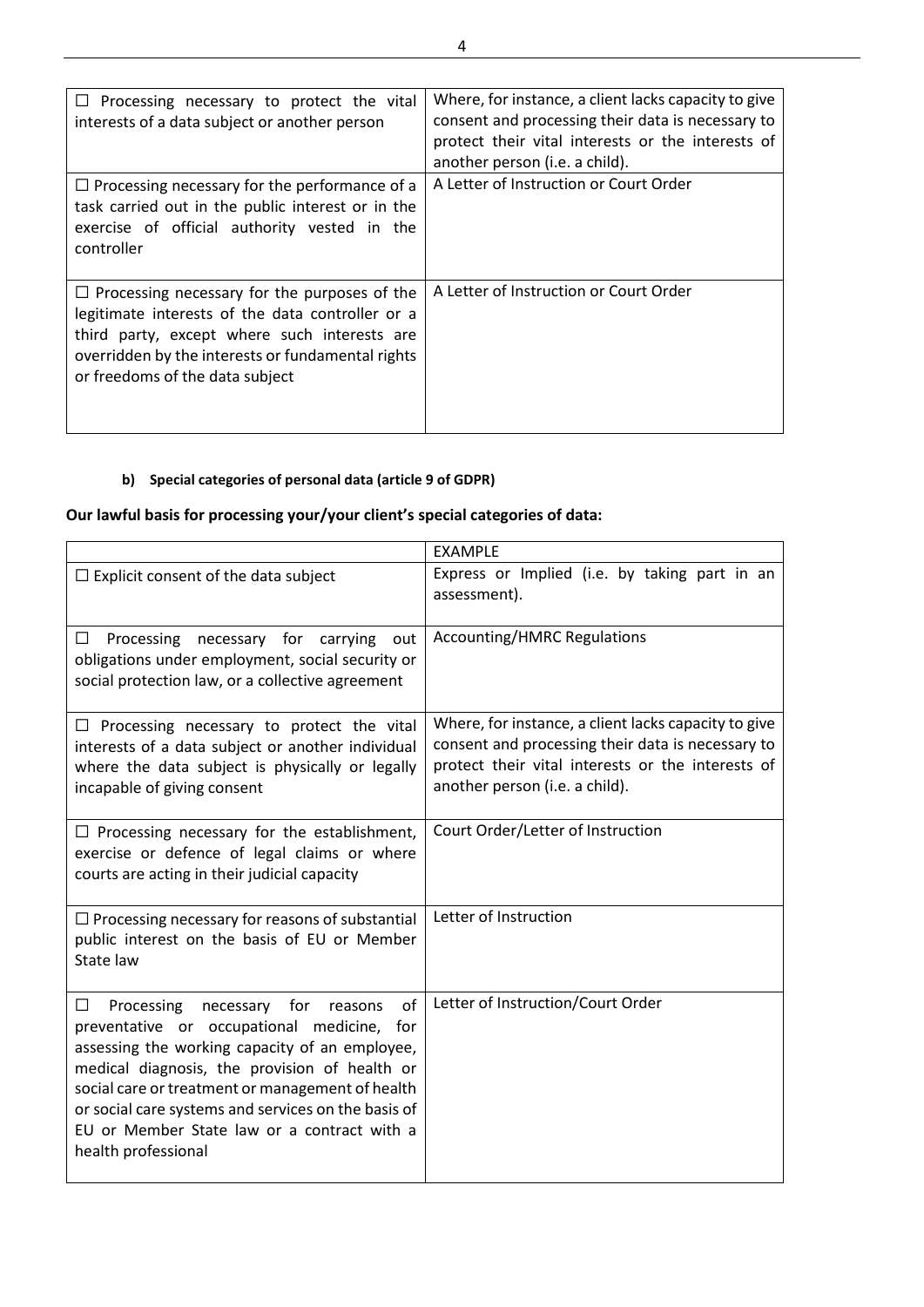| $\Box$ Processing necessary for the reasons of public $\Box$ Letter of Instruction/Court Order<br>interest in the area of public health |  |
|-----------------------------------------------------------------------------------------------------------------------------------------|--|
|                                                                                                                                         |  |

More information on lawful processing can be found on the [ICO website.](https://ico.org.uk/for-organisations/guide-to-the-general-data-protection-regulation-gdpr/lawful-basis-for-processing/)

# **Sharing your personal data**

Your personal data/your client's personal data will be treated as strictly confidential, and will be shared only with relevant third parties, such as:-

- Those who have instructed us as an expert witness
- The Court and other parties involved in your/your clients case
- Others, pursuant to the Court Order

Relevant personal data about you/your client will, if required, be shared with external organisations involved in seeking to recover debts that we are owed (i.e. if you do not pay invoices for any work we complete within the terms agreed).

# **How we store your Personal Data**

Your information is securely stored on our cloud-based storage, protected by a variety of technologies and processes, including various forms of encryption.

# **How long do we keep your personal data?**

We keep your personal data for no longer than reasonably necessary for a period of one year following the final hearing/closure (following payment) of a case, in case of any legal claims/complaints, for safeguarding purposes or in case we are requested to complete a further assessment. Invoices are kept for 6 years from the end of the fiscal year, in line with Tax Audit Requirements.

# **Providing us with your personal data**

You are under no statutory or contractual requirement or obligation to provide us with your personal data. But failure to do so may result in us being unable to complete the assessment we have been requested to complete, or render the assessment we complete less comprehensive. As stated above, when consenting to be assessed, you agree to comply with the court order and provide all information as ordered by the court which will then be used in this assessment.

# **Your rights and your personal data**

Unless subject to an exemption under the GDPR, you have the following rights with respect to your personal data:

- The right to request a copy of the personal data which we hold about you;
- The right to request that we correct any personal data if it is found to be inaccurate or out of date;
- The right to request your personal data is erased where it is no longer necessary to retain such data;
- The right to request that we provide you with your personal data and where possible, to transmit that data directly to another data controller, (known as the right to data portability), (where applicable i.e. where the processing is based on consent or is necessary for the performance of a contract with the data subject and where the data controller processes the data by automated means);
- The right, where there is a dispute in relation to the accuracy or processing of your personal data, to request a restriction is placed on further processing;